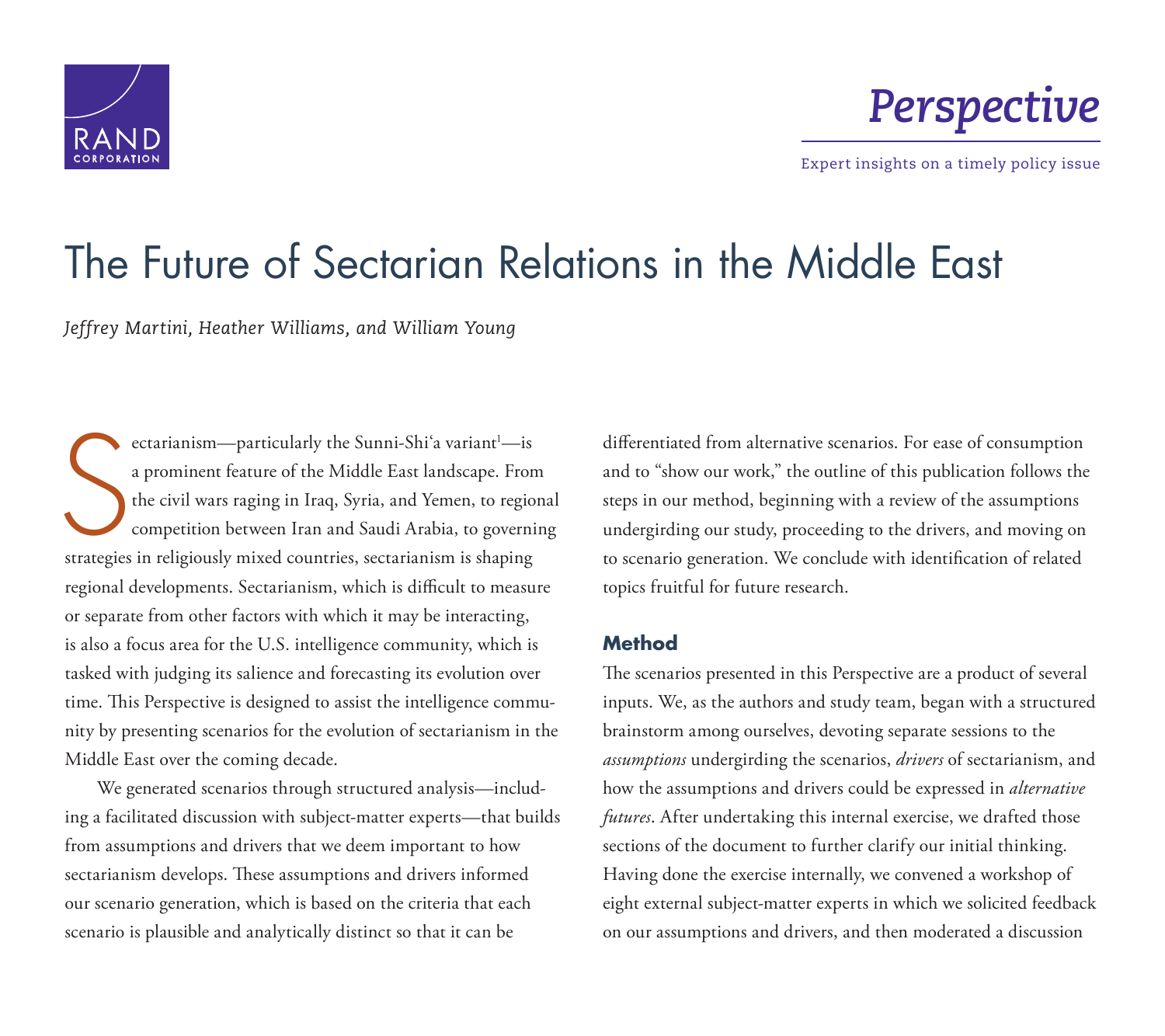on alternative futures without presenting our preliminary scenarios. The workshop generated additional assumptions and drivers that we incorporated into subsequent drafts and that led us to craft two new scenarios we had not envisioned prior to the workshop.

In moving from assumptions and drivers to scenario development, we chose not to employ the method of "quadrant crunching," whereby the two most critical independent drivers are juxtaposed in a two-by-two. Although we are familiar with the approach and have employed it in previous analysis, quadrant crunching limits the scenario to only two drivers. We consider the future of sectarianism to be highly sensitive to multiple drivers, the presence of which introduces additional nuance into the drivers' effects on sectarian relations. Rather than opt for quadrant crunching, we flag the operative drivers at the beginning of each scenario and describe in prose how they interact.

## **Assumptions About the Future Evolution of Sectarianism in the Middle East**

For the purpose of bounding our scenarios within realistic constraints, we begin by stating the assumptions that apply in all future scenarios we considered. Those assumptions are grouped into the categories of *demography*, *identity*, and the *political and economic context* of the Middle East and are summarized in Table 1.

 Our assumption as it relates to demographics is that the global breakdown of Muslims will continue to reflect a predominance of Sunnis who will outnumber Shi'a on the order of 5:1. However, the split between Sunni and Shi'a along the sectarian fault line that encompasses the Arabian Peninsula, Iran, and the Levant, will be closer to  $1:1.^2$  We do not anticipate that the roughly even sectarian balance between Sunnis and Shi'a along this fault line will be altered or that the sectarian balance within specific countries on this fault line will "flip" during the ten-year time frame of our scenarios. The figure shows the sectarian fault line that cuts through the heart of the Middle East.

#### Table 1. Major Assumptions

| <b>Demographics</b>                                                                                                                                      | Identity                                                                                                                                                              | <b>Political and Economic Context</b>                                                                                                   |  |
|----------------------------------------------------------------------------------------------------------------------------------------------------------|-----------------------------------------------------------------------------------------------------------------------------------------------------------------------|-----------------------------------------------------------------------------------------------------------------------------------------|--|
| Globally, Sunnis will outnumber Shi'a on the order<br>of 5:1                                                                                             | Middle Easterners will balance multiple<br>identities whose salience changes over time<br>and according to circumstance                                               | The Middle East will be rife with conflict that<br>sectarian entrepreneurs will seek to exploit                                         |  |
| The Sunni-Shi'a balance along sectarian fault line,<br>which encompasses the Arabian Peninsula, Iran,<br>and the Levant, will be closer to 1:1           | Sectarian entrepreneurs will try to mobilize<br>communities around sect, competing with<br>others who will seek to rally around different<br>identities and interests | The Shi'a-Sunni fault line will be inhabited by<br>weak states that lack broad legitimacy and the<br>ability to control their territory |  |
| No country will see a shift in the majority sect<br>Refugee flows and internal displacement will<br>affect the sectarian balance as much as differential | The quality of governance will be a major<br>factor in the strength of nationalism as an<br>identity                                                                  | Saudi Arabia and Iran will remain the main<br>state patrons of their respective sects                                                   |  |
| birth rates among Sunni and Shi'a                                                                                                                        |                                                                                                                                                                       |                                                                                                                                         |  |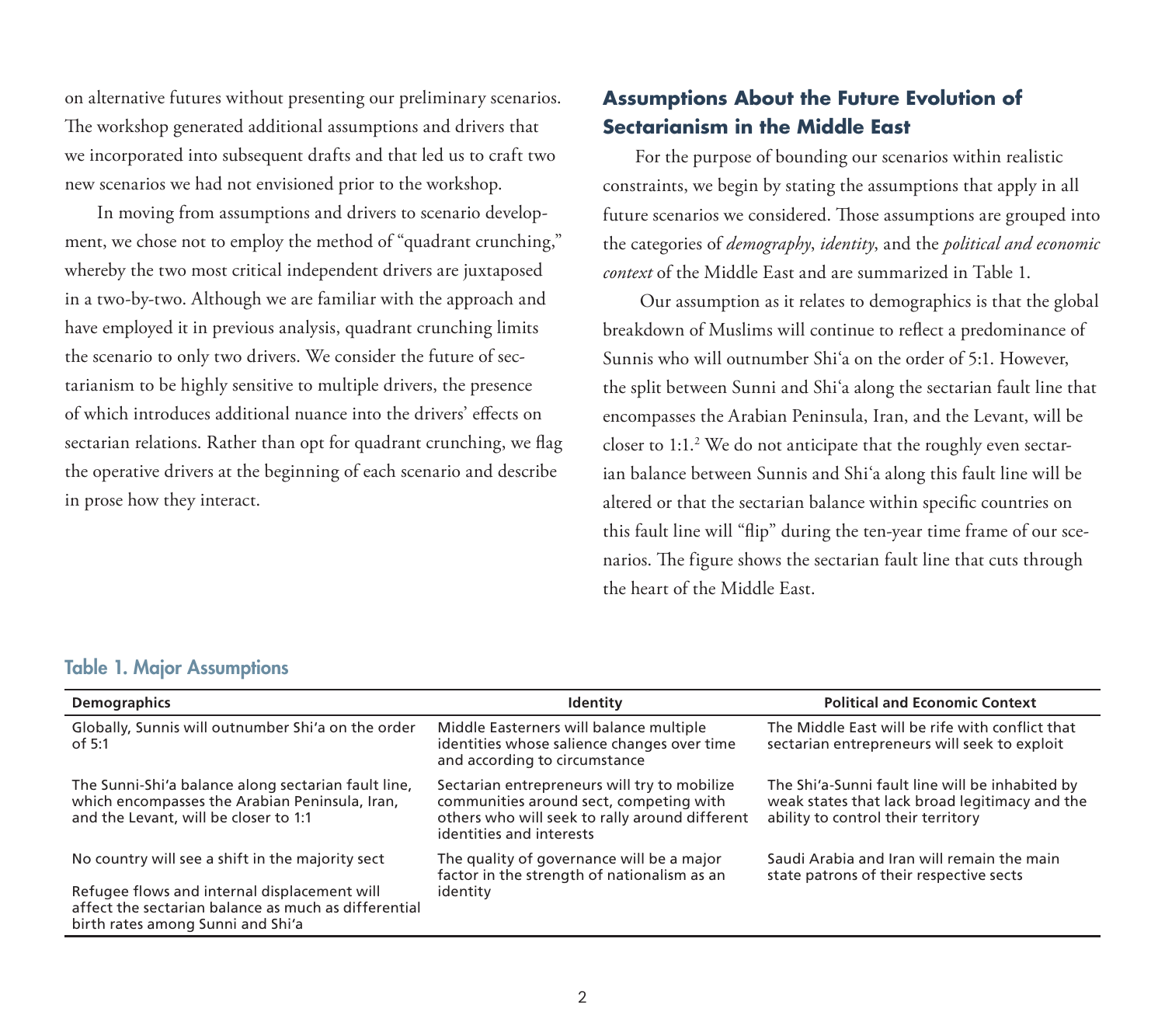### Sunni-Shi**'**a Fault Line



SOURCE: Data drawn from Izady (2013). **RAND** *PE242-1*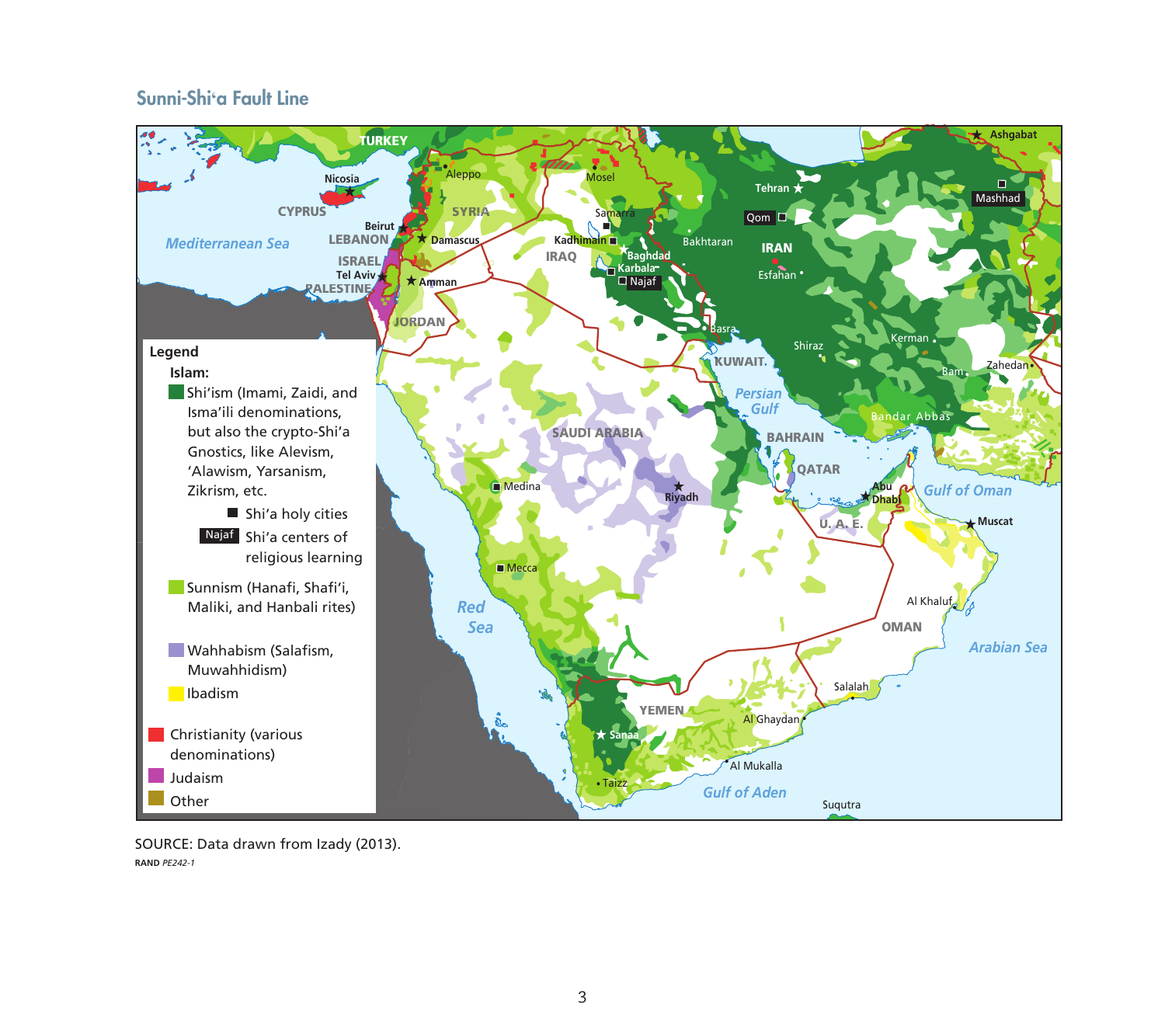## *Our basic assumption regarding identity in the Middle East is that the salience of different identities will continue to vary over time according to circumstance.*

There is some variation in birth rates among sects. In all countries except Lebanon, however, the majority sect has a numerical advantage that cannot be overturned under foreseeable conditions. In Lebanon, the Shi'a are believed to constitute a small plurality over Sunnis and Maronite Christians but no official census has been conducted in that country since 1932. Under normal conditions, we would project the presumed Shi'a plurality to consolidate over the coming decade because this community has historically had the highest birth rates among Lebanon's various confessions (Chamie, 1981; Lebanese Information Center, 2013). However, Lebanon's hosting of a large Syrian refugee population swamps any effect of differential birth rates; in the course of a few years, these migrants have come to make up an estimated quarter of the country's total population (United Nations Office for the Coordination of Humanitarian Affairs, 2016). There is no reliable breakdown of the refugees' sectarian identities but it is believed that the majority are Sunni, which would track with Syria's overall demographic balance and the disproportionate representation of this community in the opposition. It is possible this influx could lead to a plurality of Sunnis in Lebanon, although our analysis cannot determine the country's precise sectarian breakdown.

Our analysis is rooted in the empirical reality that Sunnis are predominant in the Muslim World writ large but enjoy only rough parity along a fault line that cuts through the heart of the Middle

East. That said, we acknowledge that in matters of identity, perception is often more important than reality. This means that while Sunni Arabs are a minority in Iraq, many belonging to that identity group genuinely believe they constitute the majority. Similarly, while Shi'a are roughly equal in number to Sunnis along the sectarian fault line, this sect is often mobilized via an underdog narrative in which they are the oppressed.

On demographics, it is also noteworthy that internal displacement—particularly in Syria, Iraq, and Yemen—is likely to have countervailing effects on sectarianism. On the one hand, the consolidation of communities in certain enclaves may lead to a decrease in sectarian tensions as communities become more physically separated. On the other hand, less cross-sectarian interaction may harden prejudices toward "out groups." And the transition period when families relocate can leave them particularly vulnerable to acts of sectarian violence.

Our basic assumption regarding identity in the Middle East is that the salience of different identities will continue to vary over time according to circumstance. It is not possible to say with any certainty that the Middle East in 2026 will be more or less sectarian—or alternately, more or less nationalist. Therefore, our scenarios encompass both these trajectories and others. What can be safely assumed is that Middle Easterners will continue to identify in multiple terms, including in relation to religion, ethnicity, nation-state, socioeconomic class, and gender. To be sure, "sectarian entrepreneurs"—i.e., those that rally communities around sect—will continue their efforts but will compete with others who will try to mobilize around different solidarities. The arena of Middle East identity politics will not just be the preserve of the Abu Mus'ab al-Zarqawis of the region. Sectarian entrepreneurs will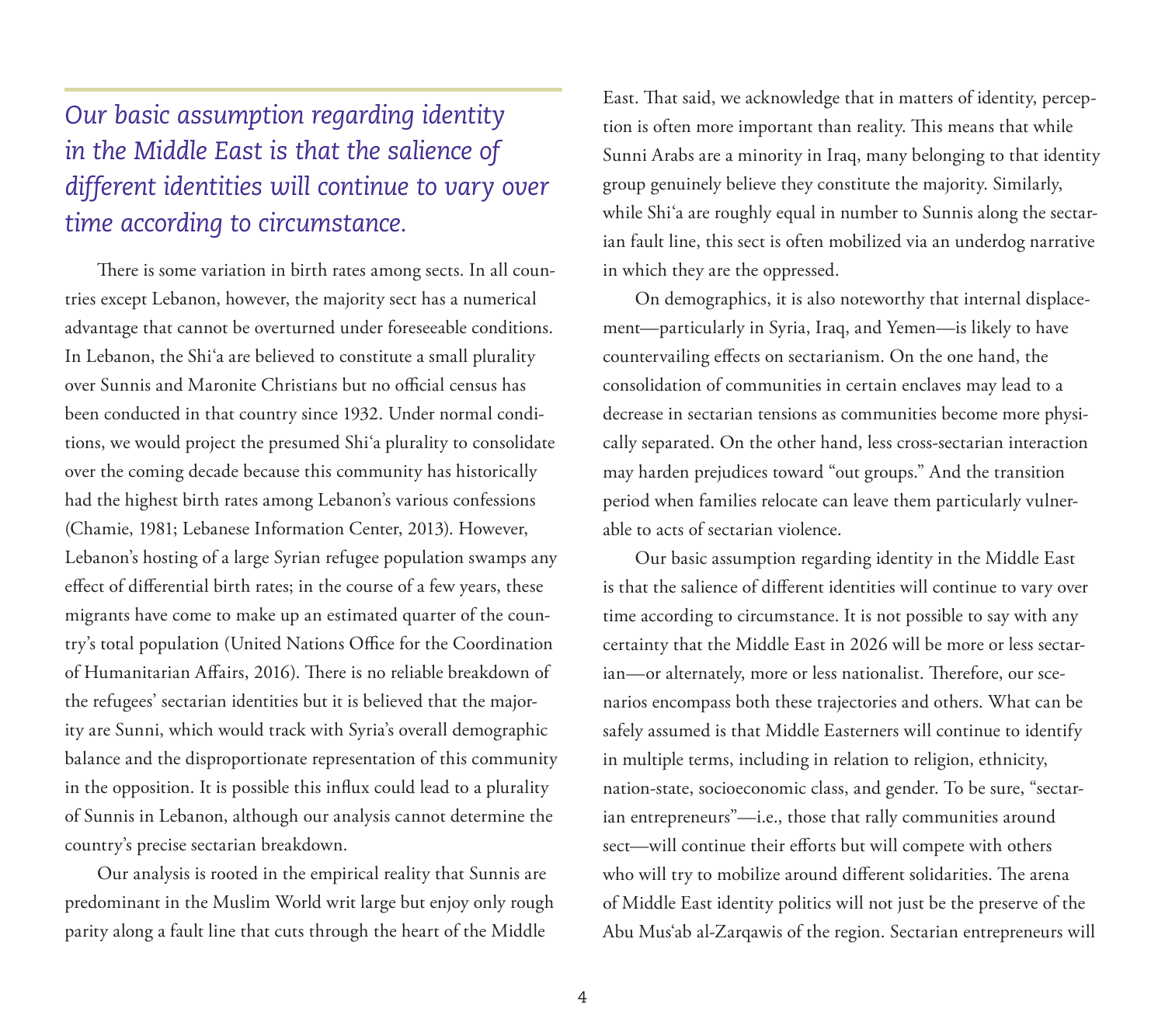compete with the likes of Egyptian President Abdelfattah al-Sisi, who rallies his constituency around a nationalist vision. $^3$  Still others will attempt to forge alliances that transcend sectarianism and nationalism, both of which are exclusive "isms" and potential drivers of conflict in different ways.

We also assume that the relative strength of sectarianism will be a function of underlying conditions and the choices of leaders and publics, not something predetermined by culture. For example, good governance and long national histories will predispose populations to prioritize national identities, whereas poor governance and artificial borders will make populations more vulnerable to competing identities, including sectarianism and tribalism. (These factors are discussed in the "drivers" section.) What this means for our assumptions is that the Middle East is not fated to suffer from sectarianism; rather, the level of sectarianism in the region will be a function of factors, some of which may be structural in nature, others of which will be determined by the choices of actors on the ground.

In terms of the region's political and economic contexts, we assume several features will endure. The Middle East will continue to be rife with grievances and violent conflict that sectarian actors will attempt to exploit. There is the potential for conditions to improve but given the scope of conflict in today's Middle East, the typical duration of civil wars, and conditions that appear ripe for generating new conflicts, we assume that the Middle East will still have a high incidence of conflict in ten years' time even if the absolute level is lower than it stands in 2016. We also assume that the states that inhabit the Sunni-Shi'a fault line will be weak states that lack legitimacy with significant portions of their population, just as they will lack the ability to control the entirety of their territory. It is possible that regional states could become more legitimate and more capable

in our time frame, but we do not see a plausible path for a transformation of regional governance or regional capability.

Finally, all of our scenarios assume that Saudi Arabia and Iran will remain the major state patrons of their respective sects. The behavior of these regional powers—which we treat in the "drivers" section—is subject to change; in our judgment, this will be a major determinant of the salience of sectarianism in the decade to come.

#### **Drivers**

To examine the possible directions in which sectarian conflict in the region could evolve, we identified eight drivers of Sunni-Shi'a conflict in the Middle East. According to the Structured Analytic Techniques developed by the Sherman Kent School, drivers are a way to consider and prioritize among the multiple factors that determine plausible outcomes (U.S. Government, 2009). Our drivers are the factors we judge will have the greatest impact on the future trajectory of sectarian relations in the region. They encompass both societal conditions and the behavior of a variety of actors. The eight drivers can be grouped into three categories: those related to *publics and nonstate actors*, those related to *regional states and the regional environment*, and the strategies of *extraregional actors*. Each driver can increase or decrease the risk of sectarian conflict depending on the form it takes; the relationship between the driver and sectarian conflict is depicted in Table 2.

We identified three major drivers related to publics and nonstate actors. The first of these drivers captures how publics selfidentify, particularly the strength of sectarian identity in relation to alternative identities. At one end of the continuum, national identities are the main way that individuals self-identify in a given society. In such a situation, Iraqi Shi'a would feel a stronger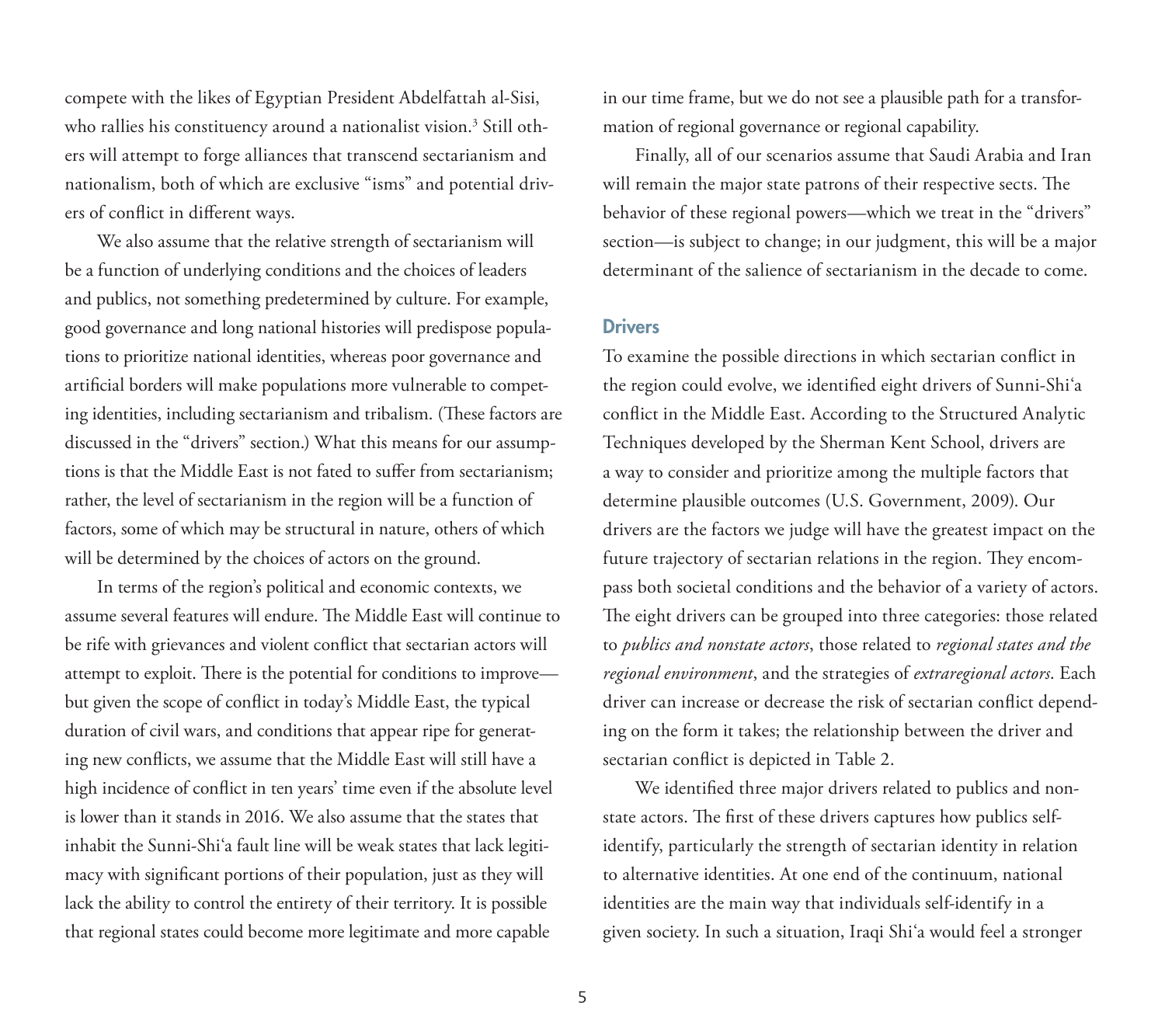#### Table 2. Drivers of Sectarian Conflict

| <b>Reduced Risk of Sectarian Conflict</b>                                              | <b>Driver</b>                       | <b>Increased Risk of Sectarian Conflict</b>                                                                           |
|----------------------------------------------------------------------------------------|-------------------------------------|-----------------------------------------------------------------------------------------------------------------------|
| Nonsectarian identities (e.g., nationalism, localism,<br>class loyalties) are dominant | Self-identity                       | Sectarian identities are dominant                                                                                     |
| Religious leaders espouse tolerance of other sects<br>and faiths                       | Character of religious<br>discourse | Religious leaders promote an adversarial relationship between<br>sects                                                |
| Nonstate actors operate as bridge builders                                             | Nonstate actors                     | Nonstate actors mobilize around sect                                                                                  |
| Regional states are working to reduce sectarianism                                     | <b>Regional states</b>              | Regional states push a sectarian agenda                                                                               |
| States deliver good governance without<br>discrimination among religious communities   | Quality of governance               | States fail to provide basic services or discriminate in their delivery<br>of services based on sectarian affiliation |
| Economic growth relieves pressure and benefits are<br>shared                           | Economic conditions                 | Economic pressure feeds division, and religious groups feel<br>economically disenfranchised                           |
| Conflict resolution reduces violence in the region                                     | Conflict trends                     | Conflict in one setting spills over and feeds conflict in other<br>settings                                           |
| Extraregional actors prioritize stability                                              | <b>Extraregional actors</b>         | Extraregional actors seek influence by playing on identity politics                                                   |

connection to their fellow Iraqis—irrespective of sect, tribe, or class—than they would to Iranian or Lebanese Shi'a. At the other end of the continuum, sectarian identities are the dominant form of self-identity. Using the same example, Iraqi Shi'a would feel greater solidarity with their co-religionists from other countries than they would with Iraqi Sunnis. It is also possible that Iraqis identify in other terms, for example, based on connections to localities, tribal groups, or socioeconomic class.

The second major driver within the category is the character of religious discourse in a society. At one end of the continuum, *ulama* (religious leaders) espouse tolerance, and concepts of religious diversity are valued in society. Religious leaders may also actively mediate between sects or different faiths. At the other end of the continuum, religious leaders focus on what differentiates believers from nonbelievers, feeding a culture of intolerance. In this circumstance, religious leaders mobilize followers behind sectarian identities.

The third driver is nonstate actors (e.g., civil society groups, militias) that, like the previously mentioned *ulama*, can drive or mute sectarian conflict depending upon their behavior. Under the right circumstances, civil society groups can operate as bridge builders between sects. For example, civil society groups may organize demonstrations against the divisions sowed by sectarian acts, such as the bombing of a Shi'a mosque in a majority Sunni country. Conversely, nonstate actors can act as spoilers, disrupting governments and community initiatives to reduce sectarianism. For example, Shi'a militias—such as the Iraqi *al-hashd al-sha*'*bī* (popular mobilization) forces—may carry out reprisal killings against Sunni communities, perpetuating cycles of sectarian violence.

Another set of drivers is related to the behavior of regional states and the regional environment in which they operate. We identified four drivers within this category that we judge as most significant. The first, and most important, is the foreign policy orientation of regional powers. Saudi Arabia and Iran, the two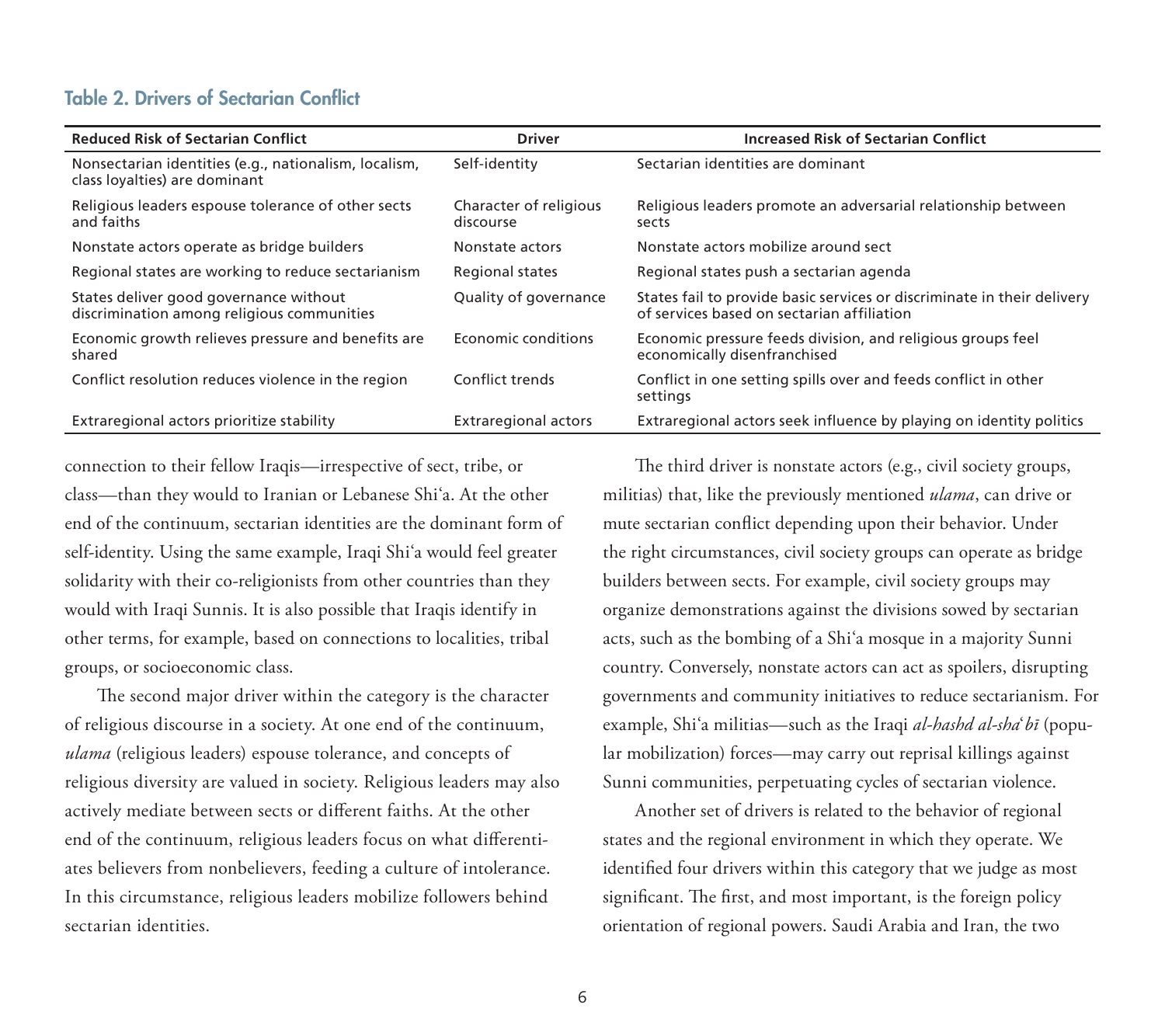most consequential states along the Sunni-Shi'a fault line, can be drivers of sectarian conflict when they seek influence by mobilizing coreligionists in neighboring states. Conversely, these regional powers can be forces for stability when they respect the principle of noninterference in neighbors' affairs or when they pursue cooperation. The second driver in this category is quality of governance. At one end of the continuum are states effectively delivering services to their citizens, without discrimination based on sect or other identity markers. At the other end, states are unable or unwilling to provide security, justice, and basic services to all or parts of their citizenry. Poor governance can incentivize communities to retreat to other loyalties—including sect and tribe—to compensate for this condition, whereas good governance binds rulers to the ruled through a social contract.

The third driver in this set is the relationship between economic well-being and sectarian affiliation. When a sectarian minority, such as the Shi'a in Saudi Arabia, are also economically disadvantaged, disparities and competition over natural resources reinforce sectarian divides. High youth unemployment can also cause this cohort to be more vulnerable to sectarian recruitment. At the other end of the continuum, economic growth and improving economic circumstance reduce societal pressures that might otherwise promote sectarian violence.

Conflict trends, the fourth driver in this category, are the scope, intensity, and characteristics of regional conflict. At one extreme, regional conflict and violence harden sectarian identities and beget further violence. In this sense, conflict trends operate as a self-reinforcing phenomenon. On the other hand, conflict resolution in one country may create a precedent and positive momentum for conflict resolution elsewhere.

The last driver relates to extraregional actors—most notably, but not exclusively, the United States and Russia, which have influence and intervene in regional affairs. At one end of the continuum, extraregional actors are disengaged or actively working to reduce sectarian conflict. At the other end, they are engaged and either consciously pursuing or inadvertently contributing to sectarian conflict. An example of this driver operating in the direction of a reduced risk of sectarian conflict is the United States urging the Shi'a-led Iraqi government to pursue political reconciliation with the Sunni community. An example of the driver working in the opposite direction would be if Russia determined the only way to protect its interests in Syria would be to narrowly operate through the 'Alawi community as a vector of its influence.

Drivers can operate in several different ways. At times, drivers may work independently of one another or one driver may be strong enough to overwhelm the effects of the others. For example, the contagion of violence may be so strong that even when accompanied by drivers that reduce the risk of sectarian conflict, a country will still succumb to spillover from a neighboring state. At other times, drivers may interact with one another in ways that are mutually reinforcing. For instance, improved governance and strong economic performance could promote a greater sense of patriotism among a state's population, reinforcing national identity over sectarian identity. Finally, drivers may cancel each other out or create a muddle when one or more drivers point in the direction of less sectarian conflict while others point in the direction of more sectarian conflict. For example, the two most consequential extraregional powers, the United States and Russia, could prioritize regional stability at the same time that the two most consequential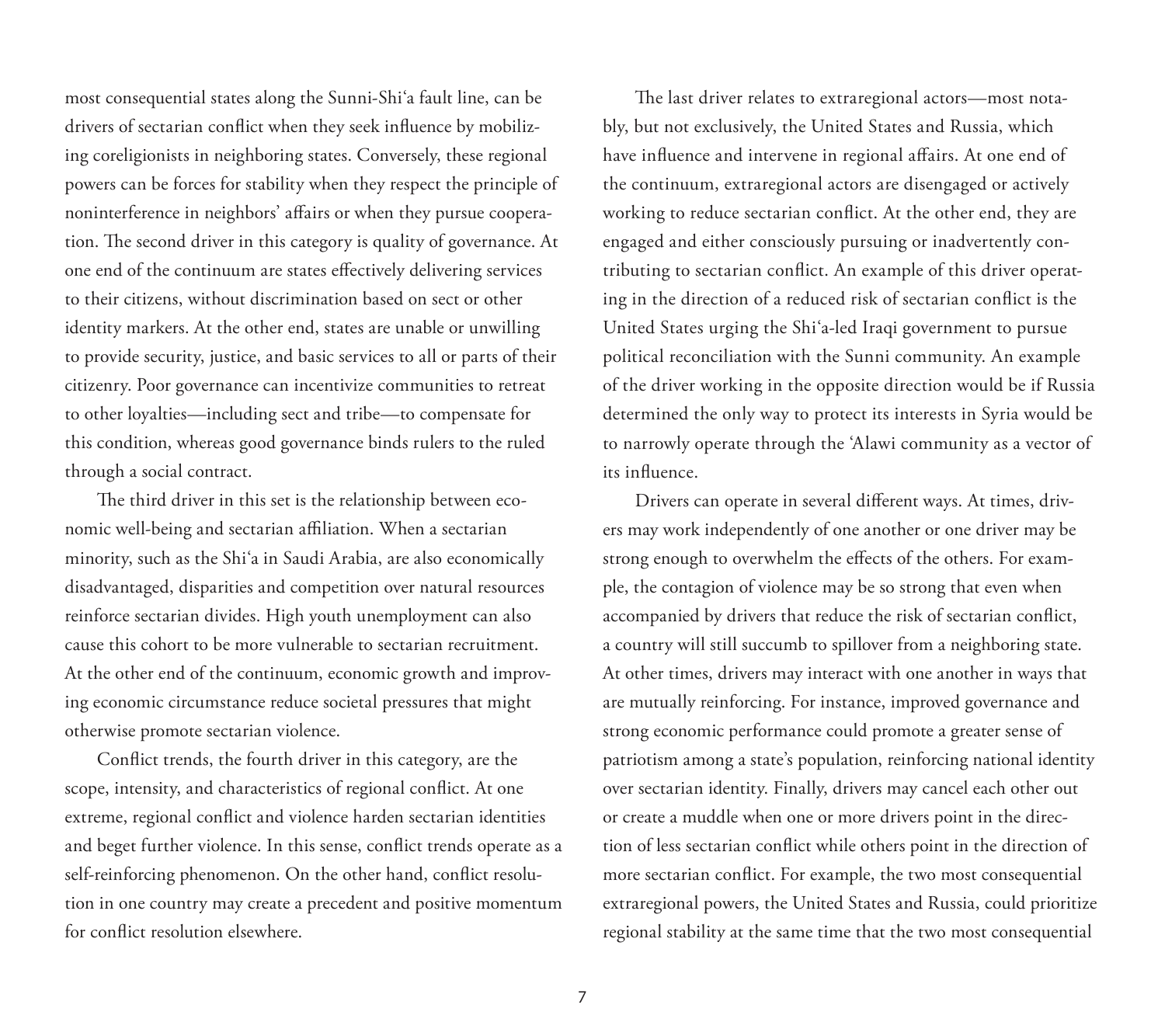regional powers, Iran and Saudi Arabia, are working to maximize their influence through destabilizing activities.

#### **Scenarios**

The following are four alternative futures for sectarian relations in the Middle East over the next ten years. All scenarios reflect the assumptions and drivers discussed in the preceding sections. The scenarios are designed to be analytically distinct, in that the reader should be able to differentiate between the basic trajectories presented. Our structured discussion with subject-matter experts—including participation from intelligence community analysts—played a major role in crafting these scenarios. Several of these scenarios were outputs generated at a December 2016 workshop. Finally, the four scenarios presented are illustrative of different trajectories but not comprehensive, in that other scenarios beyond these four are possible. We have selected these scenarios because they represent a diverse mix of the drivers and present some original scenarios.

#### Scenario 1: Rise of Localism

## **Most Important Drivers: Self-Identity, Nonstate Actors, Quality of Governance**

In this scenario, the era of Islamism as one of the dominant identities within the Middle East wanes. Islamist governments throughout the region are underperforming and demonstrating increasing authoritarian tendencies. In its wake, a phenomenon we call localism emerges, in which communities demand an increased say in their affairs and delivery of key services.

Localism is a response to the failures of Islamist parties in particular. A new Turkish constitution has further strengthened the powers of President Recep Tayyip Erdogan despite his waning popularity and increasing opposition. Hamas, after months of failing to provide more than a few hours of power or water a day, loses control over the Gaza Strip to a technocratic group promising better service delivery. Public disillusionment with the transitions ushered in by the Arab Spring reaches an all-time high. Islamist parties are losing members and support throughout the region. These groups repeatedly fail to provide a framework for effective state governance, and more and more people blame them for empowering radical Islamic extremists.

To fill the void, "localism" emerges as a dominant driver of self-identity. It is broadly a reaction to the ascendance of religious orthodoxy and effacement of local variation witnessed in the Middle East in the previous decade. Tehran's authority to build a coherent Shi'a camp erodes, with Shi'a minorities in other states seeing themselves as distinct and independent of Iranian leadership. In Sunni-majority areas, Sufism begins to make a modest comeback, evidencing an embrace of local variation in customs. A refocus on local issues degrades the importance of sectarianism in driving political agendas and mobilizing populations.

Regimes in Baghdad and Damascus push for centralized control and thus struggle with populations seeking greater local autonomy. In contrast, Tehran and Beirut delegate greater autonomy to local councils and provincial authorities, better balancing these domestic pressures. There is also renewed hope in the prospects for a productive dialogue between Israel and the Palestinians—with bottom-up peace initiatives emerging between adjacent communities of Israelis and Palestinians that seek practical agreement on water and other environmental issues.

In several notable instances, turnout in local elections eclipses that of national elections. And in favorability ratings, local bodies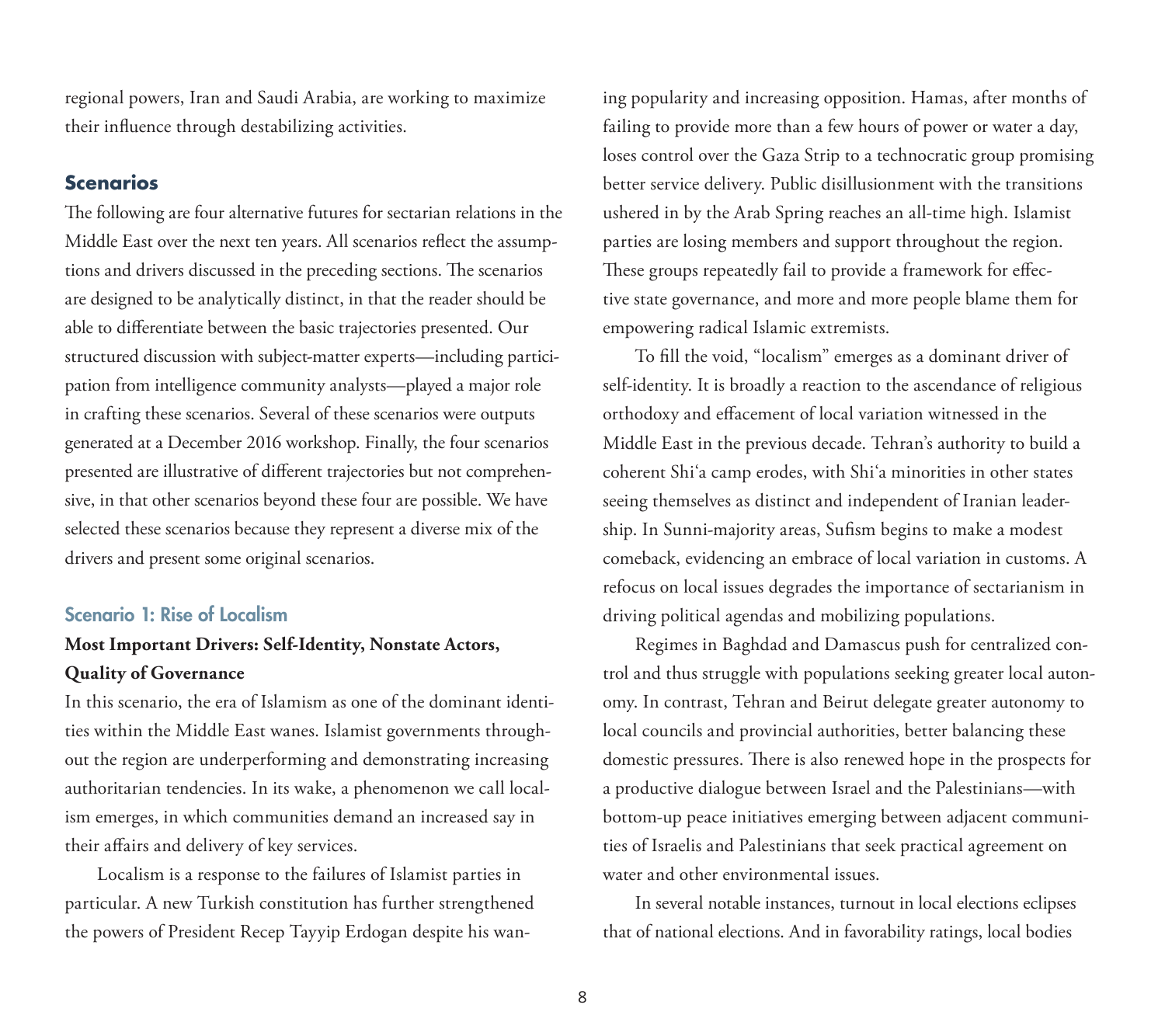enjoy greater popularity than national leaders. Beirut Madinati ("Beirut, My City") spawns successor movements in other urban areas throughout the Arab world, challenging the influence of old-guard elites. Like their precursor, these movements are focused on practical public service delivery, further eroding the salience of ideology.

Localism does not always manifest itself in positive ways. At times, the previous "isms" (i.e., nationalism and Islamism) are replaced with equally exclusive identities—for example, leading to a renewed emphasis on tribe as a community's organizing construct. However, localism clearly blunts the effect of sectarianism, diminishing the potential for sectarian entrepreneurs to mobilize along lines as broad as religious affiliation.

## Scenario 2: A Consolidated Shi'a Camp amid Sunni Disarray **Most Important Drivers: Self-Identity; Regional States; Extraregional Actors**

In this scenario, the Sunni and Shi'a camps move in opposite directions. On the one hand, a smaller and more united Shi'a camp rallies followers to continue what its leaders portray as a historic and overdue rebalancing of sectarian power in the Middle East. On the other hand, infighting and divergent interests within the Sunni camp limit its effectiveness, enabling Shi'a actors to chip away at its influence.

Despite long delays in realizing the economic benefits of the Joint Comprehensive Plan of Action, a reelected Iranian President Hassan Rouhani begins to deliver on his economic promises and secures several large investment ventures by European companies. Increasing oil production and a growing technology sector start to grow government coffers, giving Tehran deeper pockets to support its allies and partners in the region. Hizballah, bolstered

by its performance in campaigns abroad, enjoys broad popularity at home, maintaining strong representation in Lebanon's Parliament. Haider al-Abadi is backed by a strong majority owed to his successes in retaking northern Iraq from the Islamic State of Iraq and as-Sham (ISIS). His successes in combating political corruption, maintaining a power-sharing agreement with the Kurds, and rebuilding war-torn areas strengthen the central authority of Baghdad—albeit a government dominantly in the hands of Shi'a parties.

Several factors have also improved Iran-Iraq relations. The passing of Grand Ayatollah Ali al-Sistani, without any equally revered spiritual leader taking his place, has diminished the religious challenge of Najaf to Qom. Grand Ayatollah Mahmoud Hashemi Shahroudi, who was selected as Iranian Supreme Leader after the death of Ali Khamenei, has not altered Iranian national policies, but Shahroudi has leveraged his dual Iranian-Iraqi citizenship to build ties with Iraq, and he enjoys widespread popularity among Iraqi Shi'a.

The relative unity and good fortune of Shi'a actors stand in contrast to the disarray of the Sunni camp. Saudi Arabia ends its military operations in Yemen after disturbances inside the kingdom force a redeployment to quell the threat at home. Concern that Yemen is slipping into the orbit of Iranian influence weakens Gulf Cooperation Council cohesion, with subtle suggestions from the United Arab Emirates that Riyadh is to blame.

President Bashar al-Asad has retaken control over all of Syria's major cities, small pockets of resistance notwithstanding. While Syria retains good relations with Russia and Iran, which it sees as instrumental to the regime's defeat of ISIS and the rebels, shared victory in Syria has not brought a deepening of Russian and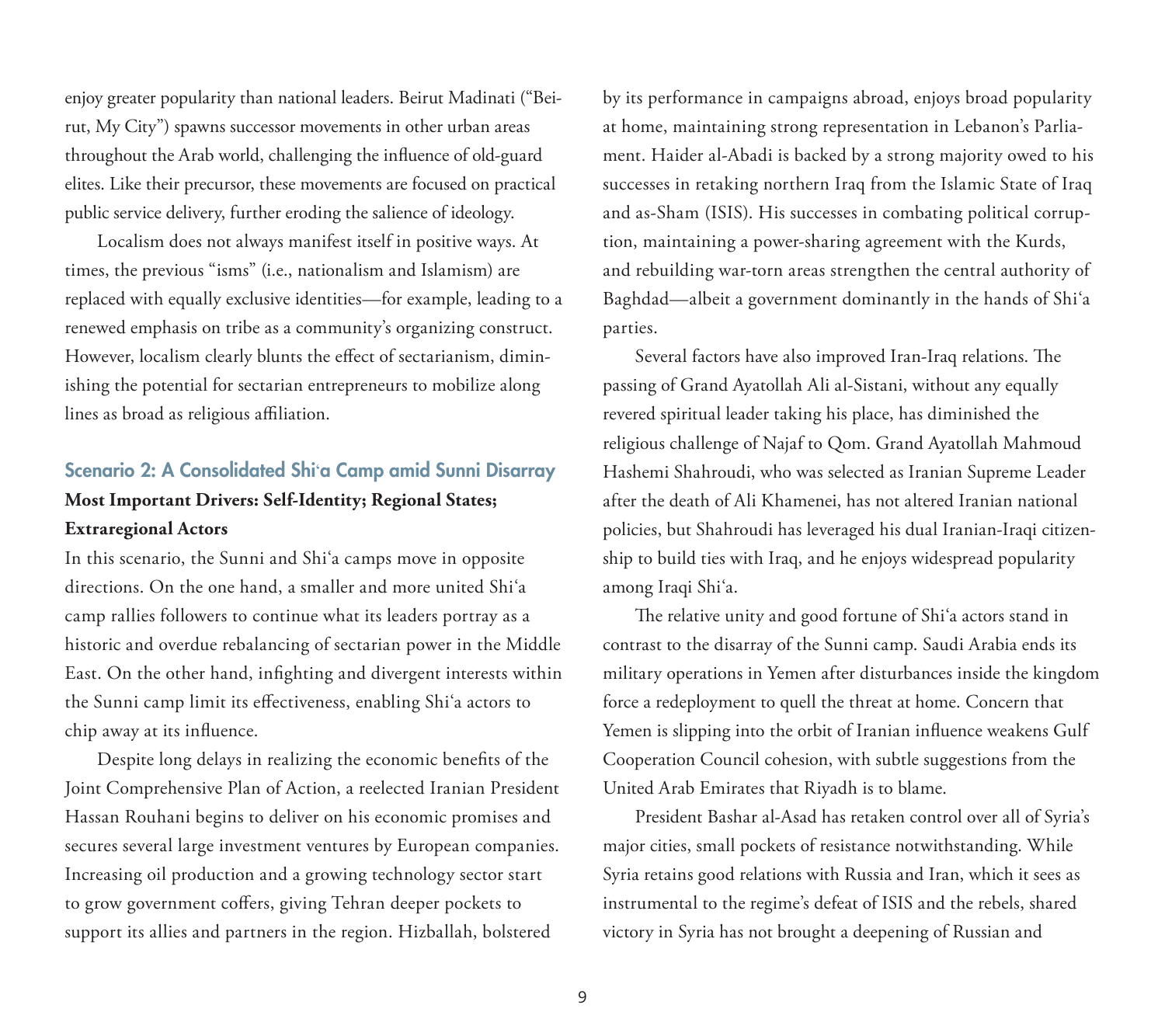Iranian ties. The removal of Syria as a continued sticking point in Saudi Arabia's relationship with Russia has enabled closer relations between Moscow and Riyadh. U.S. relations with Riyadh continue to be rocky, coming to a boil over Washington's attempts to monetize its alliance by demanding remuneration for its forward deployments. Meanwhile, the United States relationship with the United Arab Emirates and Qatar is growing, underpinned by deepening military ties.

The net effect is that Shi'a actors seek opportunities to expand their influence while Sunni actors are on defense. The dynamic is self-reinforcing, with Shi'a publics recognizing that their gains are made possible by their unity, increasing their commitment to this principle. Alternately, the retreat of the Sunni camp leads to further recriminations and leadership disputes, driving fissures further.

#### Scenario 3: Brinkmanship Brings Détente

## **Most Important Drivers: Character of Religious Discourse; Regional States; Extraregional Actors**

This scenario is characterized by an escalation of sectarian conflict that progresses right up to, before ultimately backing away from, a regional conflict that would pit Saudi Arabia and Iran in a direct military confrontation. The fear of ensuing consequences sets off an effort to contain flashpoints before they escalate to this level.

Saudi and Iranian investment in proxy conflict under the rubric of sectarianism has reached a new zenith. This competition is particularly evident in Syria and Yemen, as both sides continue to fuel conflict through their various partners. The United States has largely abandoned efforts to champion a resolution to the conflict, instead opting to allow the belligerents to exhaust each other. Having secured its naval access in the Mediterranean via Tartous, Russia has pivoted to Europe, leaving the region's conflicts to the participants.

Tehran and Riyadh further raise the stakes by funding sectarian minorities in each country—Iran reestablishing Saudi Hizballah in the eastern province, and Saudi Arabia funding Sunni Baluch insurgents in Iran's southeastern region. These groups do not confine themselves to the border areas; instead, both groups successfully launch a series of terrorist attacks in their representative capitals. Saudi Arabia and Iran respond with aggressive force postures at air and sea in the Gulf. Amid this heightened tension, a Saudi Arabian fighter mistakenly sinks a large Iranian commercial ship and Iran responds by shooting down the aircraft. Rather than leading to escalation, this brief force-on-force encounter shocks both sides into an operational pause. This pause has extended into an uneasy détente, with Saudi Arabia and Iran looking to deescalate tensions rather than risk a direct extended conflict.

As each side looks for offramps to de-escalate, Riyadh and Tehran tighten the leash on those pushing sectarian agendas for fear they will set off events that the two regional powers cannot control. The royal court in Saudi Arabia begins quietly retiring *ulama* who inflame the street, while Iranian Basij forces are deployed to crack down on demonstrations against symbols of Saudi Arabia. The détente has yet to trickle down to the public, but both states are taking measures to enforce it.

This scenario suggests the possibility that an increase in statedirected sectarian conflict could actually lead regional actors to step back from the brink after being faced with the prospects of even greater instability. It is one of the more challenging for the design of policy interventions, since one interpretation is that things will get worse before they get better.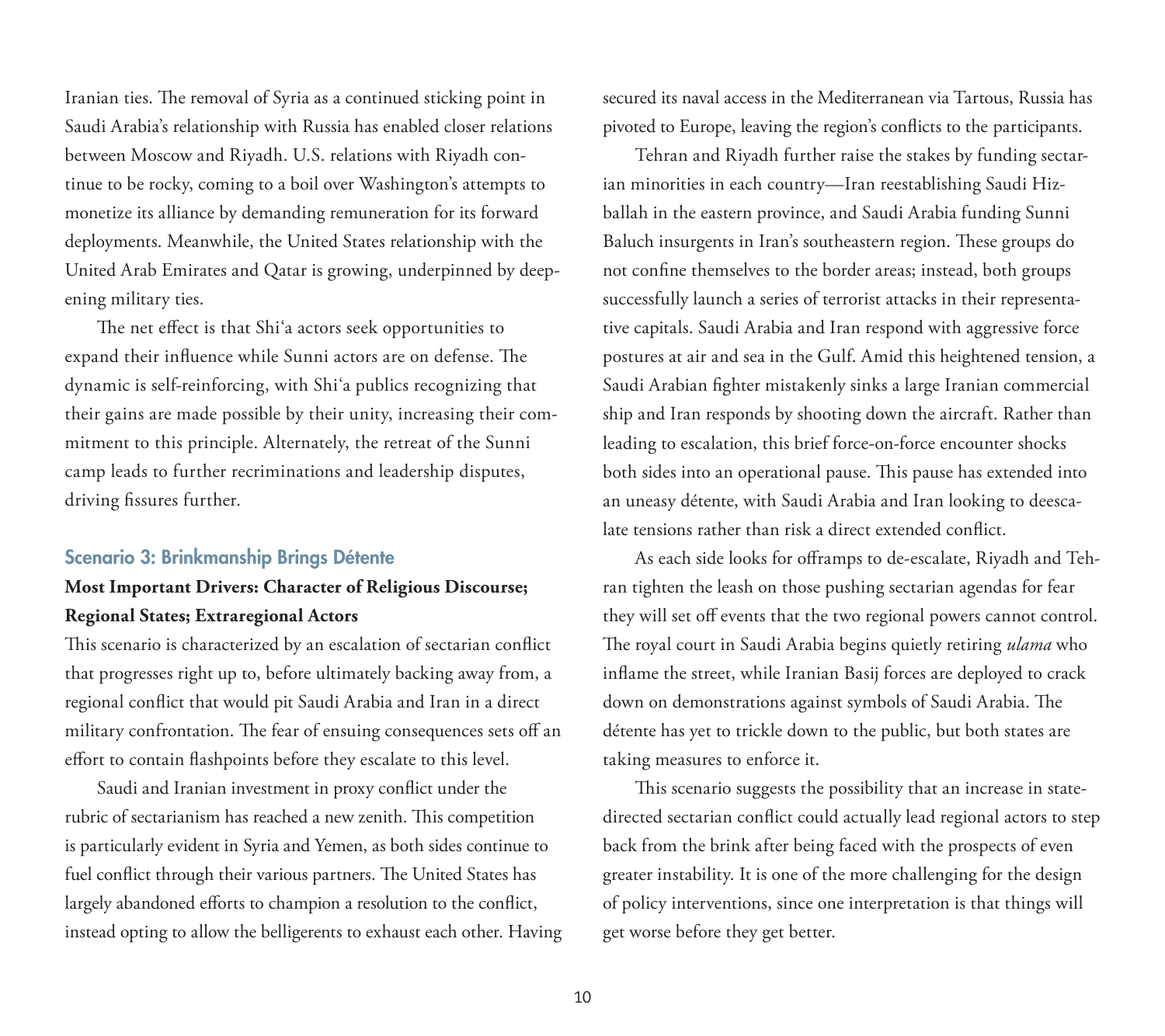## Scenario 4: Ethnic Conflict and Displacement Drive Self-**Segregation**

## **Most Important Drivers: Self-Identity; Nonstate Actors; Conflict Trends**

In this scenario, active violence under the banner of sectarianism has abated only because ethnic conflict and displacement have driven a de facto segregation of the communities. Like Scenario 3, the net effect on sectarianism is to decrease tensions, but the process for getting there puts communities at physical risk and is based on separation, not acceptance.

Although an international campaign has eventually driven ISIS underground, the group waged a bloody, scorched-earth campaign on its way to defeat, with the aftermath revealing the effectiveness of the group's targeted purge against Shi'a minorities. These divisions are most evident in Iraq, where ethnic-driven killings and internal displacement have all but eliminated previously existing multisect communities. Mosul, for example, has become an almost entirely Sunni city. Shi'a militia groups responded with reprisals against Sunni populations, driving them out of central Iraq in what the United Nations has described as ethnic cleansing. The promise of a coalition government has all but died, with Kurds withdrawing into the autonomous region of Kurdistan that now includes Kirkuk, and Sunni leaders left to de facto govern the west.

Although the Saudi-led coalition eventually drove the Huthis from control of Sana'a, the newly established weak central government has not challenged Huthi control of the north, and Huthi forces continue to maintain control of the coastal city al-Hudaydah. With both sides finding it advantageous to maintain the fiction that the war is over, despite the lack of an official peace resolution, this de facto partition of Yemen seems unlikely to change in the near future.

In Syria, a peace process has resulted in recognized "zones of control" divided among the Democratic Union Party (PYD), the regime, and the opposition (Dobbins, Gordon, and Martini, 2017). After the zones are announced, a wave of internal displacement further consolidates Kurdish populations in the PYD zone of control; minorities including 'Alawis, Christians, and Druze in the regime zone of control; and Sunni Arabs in the opposition zone of control. Mixed towns and border areas where the zones abut are the sites of particular ethnosectarian bloodletting. Even in microstates too small to partition, Sunni and Shi'a self-segregate by neighborhood, with Manama and Kuwait City, particularly, divided between heavily Sunni and heavily Shi'a neighborhoods.

The impact on sectarian relations is cross-cutting. On the one hand, less interaction between sects decreases the daily incidence of conflict. On the other hand, the segregation of communities deepens prejudices, foreshadowing a brewing conflict that is slowly building toward release.

#### **Conclusion**

The preceding review of assumptions, drivers, and scenarios can help inform analysts' assessments—including those of the U.S. intelligence community—of sectarian relations in the Middle East. The topline conclusions from this exercise are:

• Over a ten-year time horizon, there are multiple plausible futures for the trajectory of sectarianism in this region. It is not preordained that sectarianism will increase or decrease over the coming decade. This is because the intensity of sectarianism is dependent upon drivers that could point in either direction.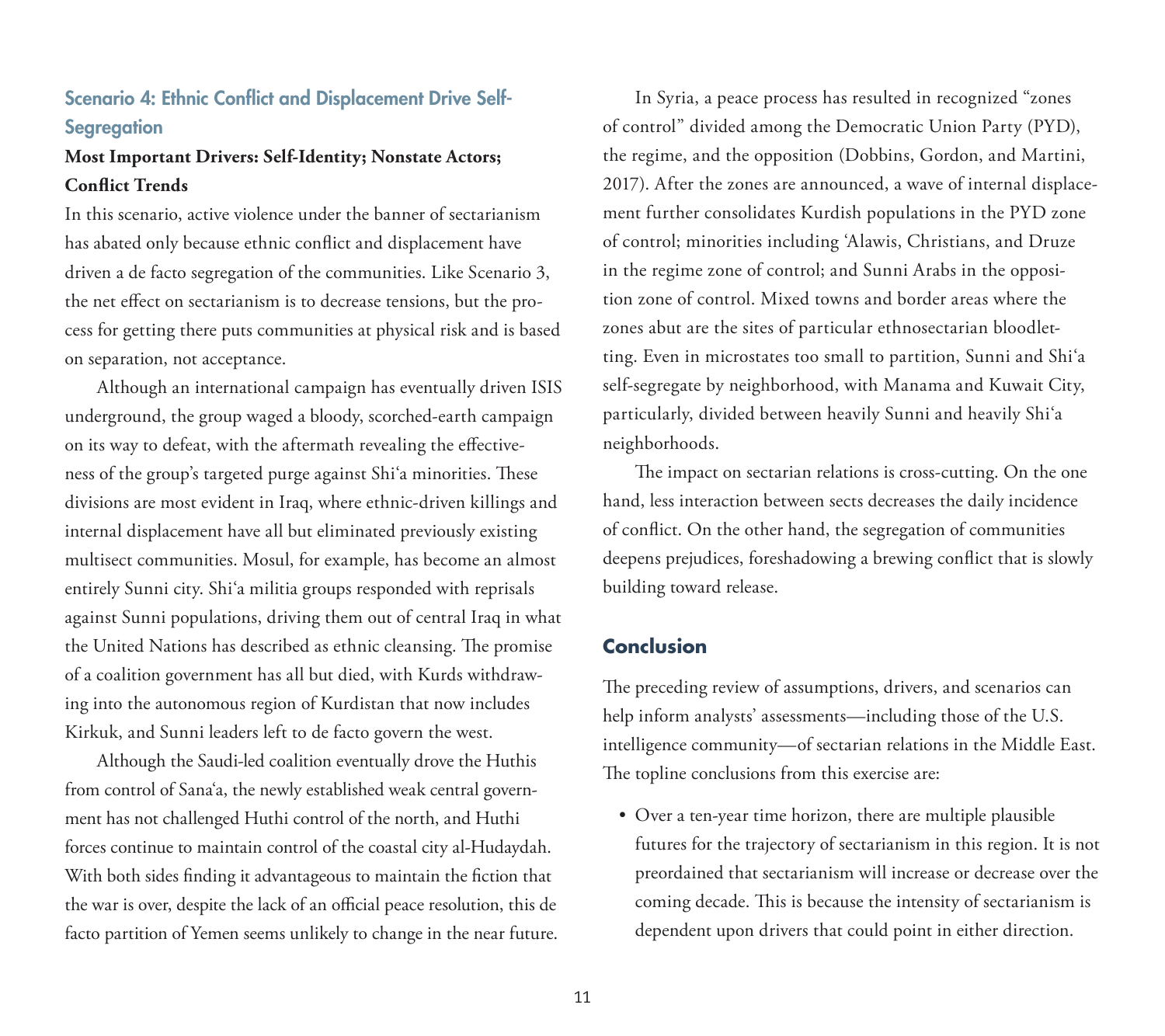- Some of these drivers can be influenced by U.S. (and international partners') policy decisions. For example, the quality of governance, economic conditions, and addressing existing conflicts to prevent spillover are all ripe for policy interventions.
- On the other hand, such factors as the character of religious discourse in the Middle East and how local communities selfidentify are much more difficult for state actors—particularly the U.S. government—to influence.
- Despite the dynamic nature of the region, there are several enduring factors the United States can count on in planning its strategy to mute the conflicts fueled by sectarianism in the region. We project that the roles of the regional heavyweights, Saudi Arabia and Iran, in influencing sectarian relations will endure over a ten-year time horizon.
- Sectarianism is only one factor in driving conflict throughout the region. We have isolated it as the topic of our research but that should not be taken to imply that it is the only—or even the most important—factor in generating regional conflict.

Finally, we would like to conclude by identifying some potential topics for future research that this project has identified as avenues for advancing our understanding of sectarianism in the Middle East. The first would be to design a composite variable capable of measuring the intensity of sectarianism in a place over time. At present, researchers default to an "I know it when I see it" approach to sectarianism, but there is no standard measure that can validate and provide greater granularity on the salience of sectarianism in a given society or that can demonstrate a trend of more or less sectarianism over time. But designing and tracking such a variable is eminently doable. A composite variable that combines (a) survey research on public sentiment, (b) tracking of sectarian discourse, and (c) tracking of sectarian actions would provide a much-needed basis for determining how much weight to afford sectarianism when designing policy interventions for a particular time and place.

The authors would also encourage rerunning the scenariogeneration process using a different analytical technique—backcasting—to the alternative futures analysis presented here. We chose to rely on assumptions and drivers because we judged those as an objective way of forecasting futures. Backcasting, which starts with the end states in mind, has other advantages.4 Namely, it helps illuminate policy interventions that need to be taken to reach a preferred outcome or avoid a worst-case outcome. And backcasting makes it easier to correlate those outcomes with indications and warnings since the indications and warnings naturally fall out from writing the story of how one gets to the end state.

The other research topic our study mentions but does not address head-on is the issue of the linkages between sectarianism and other drivers of conflict. In social science terms, we use sectarianism as our dependent variable, investigating what independent variables (i.e., drivers) feed or mute this phenomenon. However, one could begin with conflict as the dependent variable and investigate how sectarianism and a host of other independent variables interact to affect that phenomenon.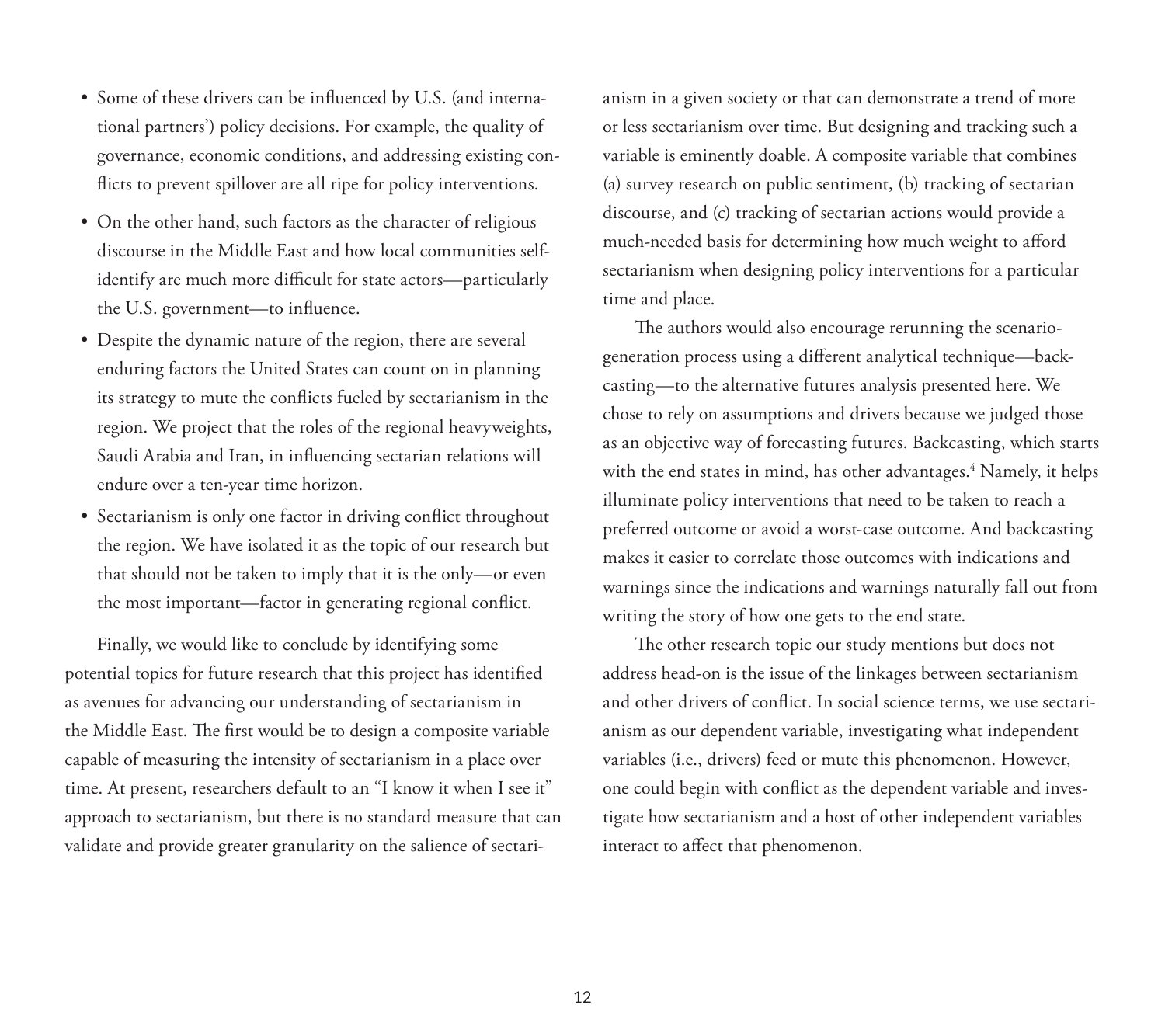#### **Notes**

<sup>1</sup> Sectarianism is a much broader concept than its Sunni-Shi'a manifestation. Other religious identities (e.g., Christian, Jewish) may also exhibit sectarianism and some academics use the term to apply to the politicization of any ascriptive group identity—meaning sectarianism can apply to nonreligious identities, such as ethnicity. This Perspective focuses on the politicization of Sunni and Shi'a identities only.

2 Using data from the World Religion Database, we computed the ratio of Sunnis to Shi'a in the countries that sit on the sectarian fault line that encompasses the Arabian Peninsula, Iran, and the Levant. Combining the populations of those countries (i.e., Bahrain, Iran, Iraq, Jordan, Kuwait, Lebanon, Oman, Qatar, Saudi Arabia, Syria, the United Arab Emirates, Yemen), Shi'a constitute 54 percent of the population; Sunnis constitute 46 percent. Considering the difficulty in obtaining reliable census information for these countries, we also computed this ratio

using an average of figures available from the Central Intelligence Agency's *World Factbook* (undated), the Congressional Research Service (Armanio, 2004), and the Pew Forum (2009, 2011), and came to the same result.

3 In this case and throughout the Perspective, we use *nationalism* to describe loyalty to a particular country, not ethnic nationalism.

4 Backcasting is a form of "what if" analysis and is presented in the Sherman Kent school primer under that heading (U.S. Government, 2009).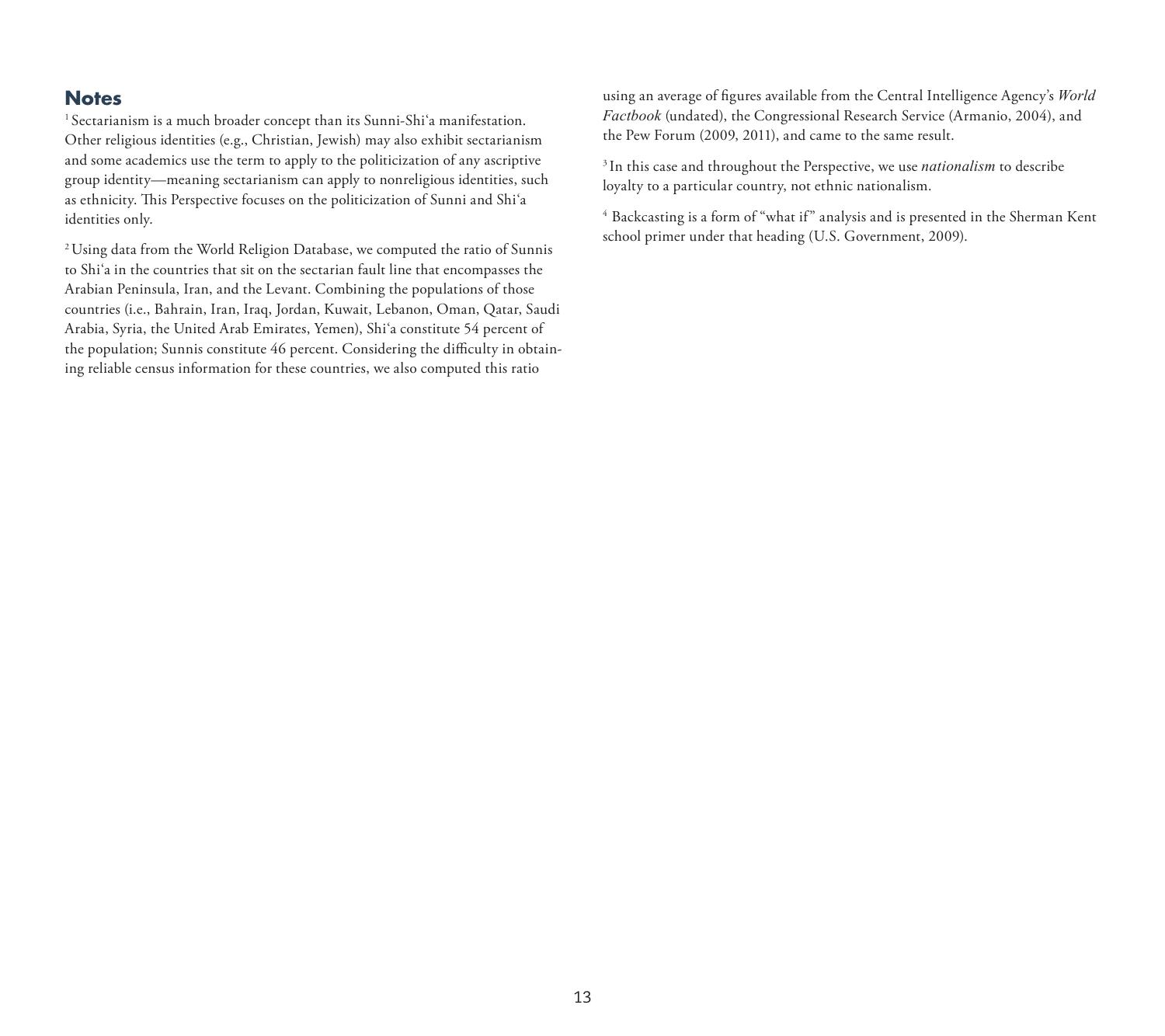#### **References**

Armanio, Febe, *Islam: Sunnis and Shiites*, Washington, D.C.: Congressional Research Service, February 23, 2004.

Central Intelligence Agency, *World Factbook*, individual country entities, undated. As of March 2017: <https://www.cia.gov/library/publications/the-world-factbook/>

Chamie, Joseph, *Religion and Fertility: Arab Christian- Muslim Differentials*, Melbourne: Cambridge University Press, 1981.

Dobbins, James, Philip Gordon, and Jeffrey Martini, *A Peace Plan for Syria III: Agreed Zones of Control,* Decentralization, and International Administration, Santa Monica, Calif.: RAND Corporation, PE-233-RC, 2017. As of April 14, 2017:<https://www.rand.org/pubs/perspectives/PE233.html>

Izady, Michael, "Gulf 2000 Project," New York: Columbia University, School of International and Public Affairs, 2013. As of April 13, 2017: [http://gulf2000.columbia.edu/images/maps/](http://gulf2000.columbia.edu/images/maps/Evolving_Shia_Crescent_2015_lg.png) Evolving\_Shia\_Crescent\_2015\_lg.png

Lebanese Information Center, *The Lebanese Demographic Reality*, January 14, 2013. As of February 3, 2017: <http://www.lstatic.org/PDF/demographenglish.pdf>

Pew Research Center, *Mapping the Global Muslim Population: A Report on the Size and Distribution of the World's Muslim Population*, Washington, D.C., October 2009.

Pew Research Center, *The Future of the Global Muslim Population: Projections for 2010–2030*, Washington, D.C., January 2011.

United Nations Office for the Coordination of Humanitarian Affairs, "Lebanon Overview," February 2016.

U.S. Government, *A Tradecraft Primer: Structured Analytic Techniques for Improving Intelligence Analysis*, March 2009.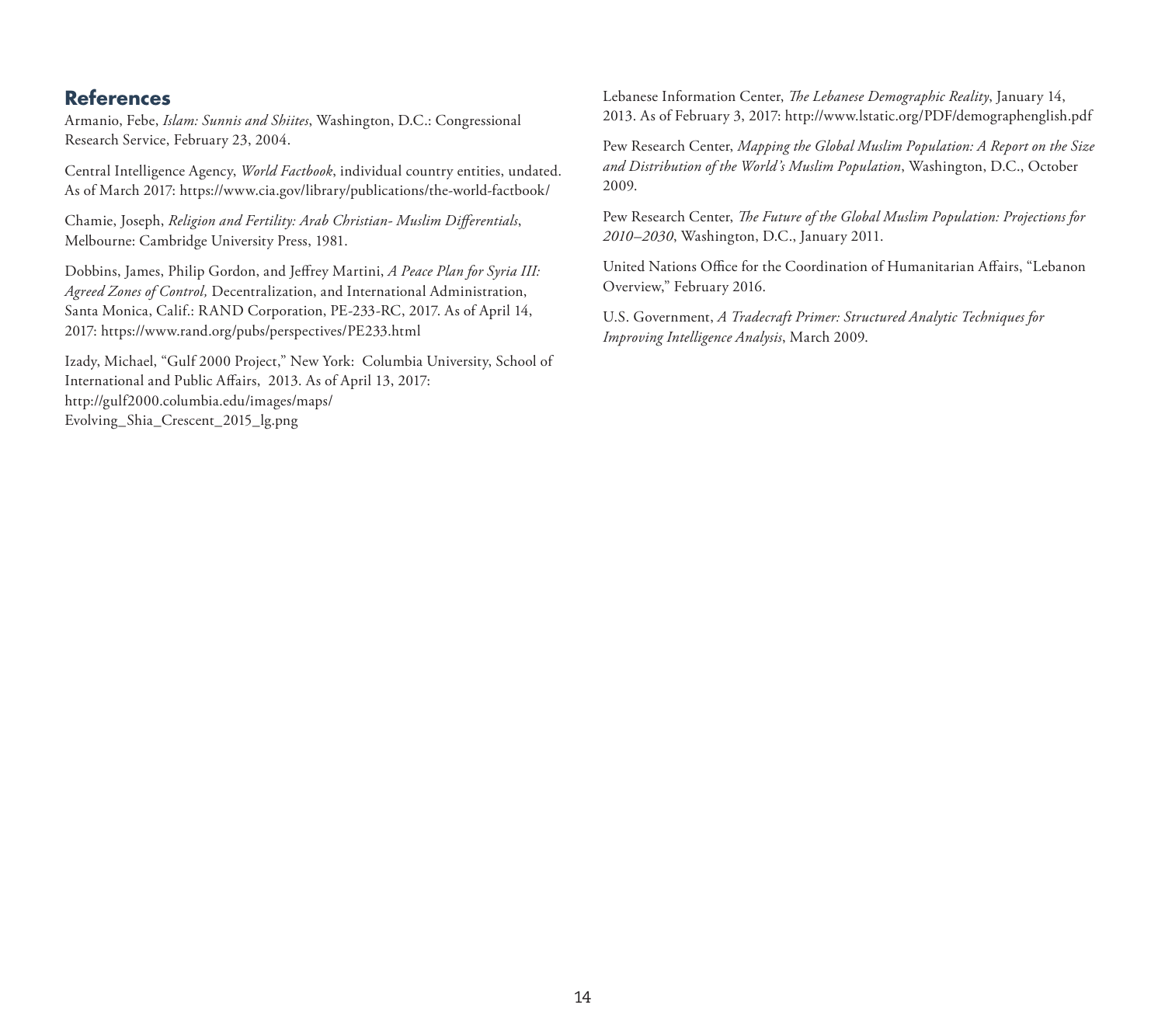## **About the Authors**

**Jeffrey Martini** is a senior Middle East researcher with the RAND Corporation and spent 2014 at the State Department's Bureau of Conflict and Stabilization Operations.

Heather Williams is a senior international/defense policy researcher with the RAND Corporation. She focuses on national security, Middle East regional issues, and intelligence policy and methodology.

William Young is an adjunct policy analyst with the RAND Corporation. He managed and led intelligence collection operations for the National Clandestine Service for over 30 years before he retired in December 2011.